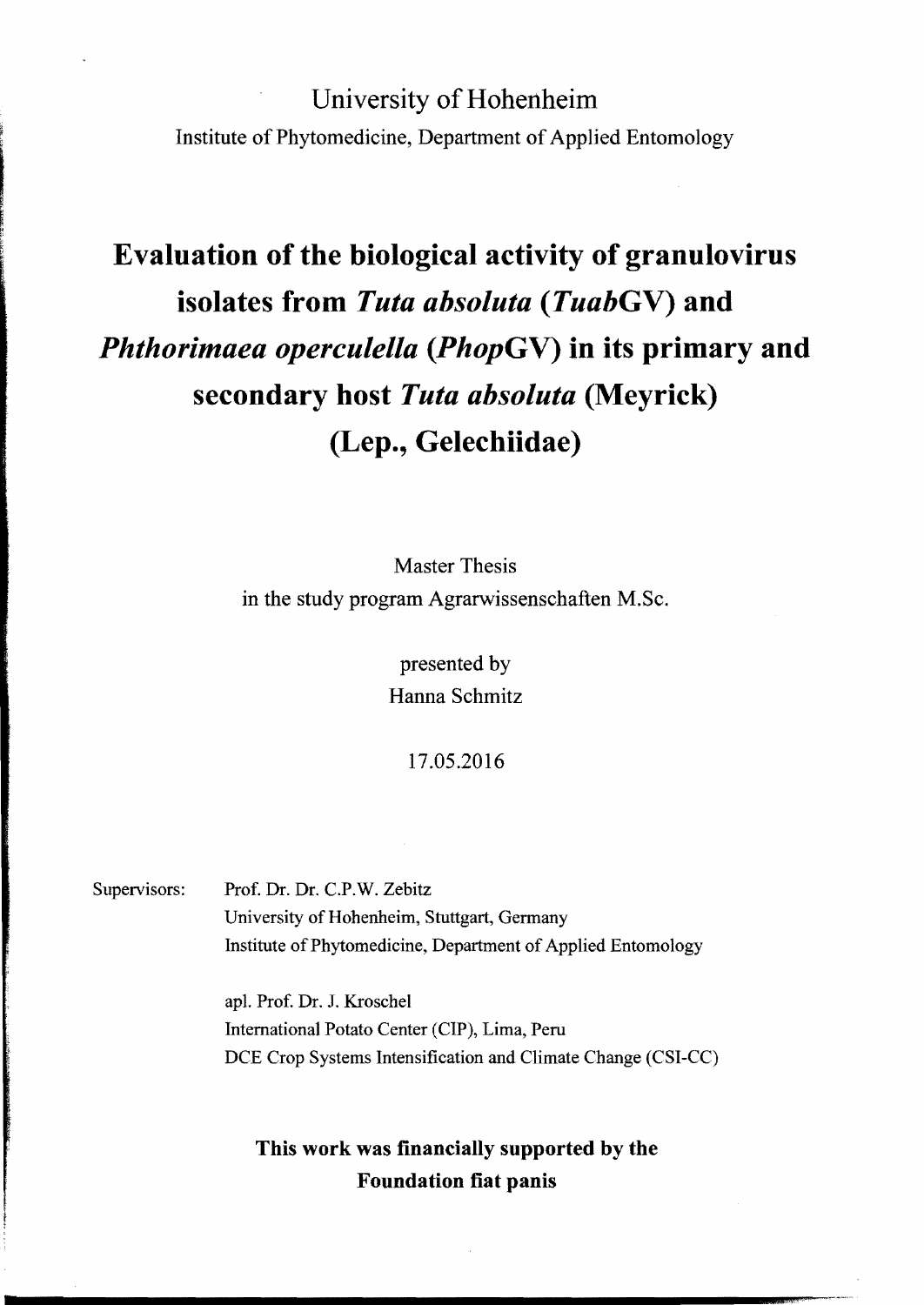## **1 ABSTRACT**

The tomato leafminer, *Tuta absoluta* (Meyrick), is an insect pest of worldwide importance. By attacking primarily tomato *(Solanum lycopersicum* L.), but also potato *(Solanum tuberosum* L.) and various other crops, it reduces yield and income of small-scale subsistence farmers, as well as of large-scale tomato producers in South America, Africa, Europe and the Middle East.

In this study five isolates of the *Phthorimaea operculella* granulovirus *(PhopGV)* from different regions primarily from Peru (Cuzco, Huancayo, Huaraz, La Molina) and Chile were tested together with two isolates of the *Tuta absoluta* granulovirus *(TuabGV)* from Peru *(La Molina*) and St. Rita (Arequipa)) to identify the most effective isolates for a potential development as biological insecticide against *T. absoluta.* The efficacy of all seven isolates against *T. absoluta*  was examined in an egg dip bioassay at five concentrations (2.50E+05 *OBs/ml,* 5.00E+06 OBs/ml, 7.50E+07 OBs/ml, 3.00E+08 OBs/ml, and 6.15E+08 OBs/ml).

As a result, *PhopGV* Huancayo, *TuabGV* La Molina, and *TuabGV* St. Rita (Arequipa) were considered most promising, showing the best efficacies. A probit analysis resulted in  $LC_{50}$ ,  $LC_{95}$ , and LC99 values of 4.27E+08 - 2.05E+09 OBs/ml, 1.95E+09 - 9.56E+09 OBs/ml, and 2.23E+09 - 1.27E+10 OBs/ml, respectively. These mathematically derived lethaI concentrations led to the conclusion that a successful control may require higher virus concentrations than used in this study.

Two of the promising isolates *(PhopGV* Huancayo and *TuabGV* La Molina) were examined further. The efficacy of these selected isolates against the four larval instars of *T. absoluta,* as weIl as the persistence of the virus over seven days were examined on virus-treated tomato plants under laboratory conditions. The results led to the assumption that the susceptibility of the larvae towards the GV was not affected by larval age. Furthermore, the examination of the virus stability revealed no decrease of biological activity for both isolates over a timespan of seven days, which indicates a high persistence of the virus.

In summary, the findings suggest *PhopGV* as weIl as *TuabGV* as potential biological insecticide against *T. absoluta* and furthermore three particularly promising isolates could be identified. The findings gained in this study may contribute to the development of a sustainable control strategy of *T. absoluta.*